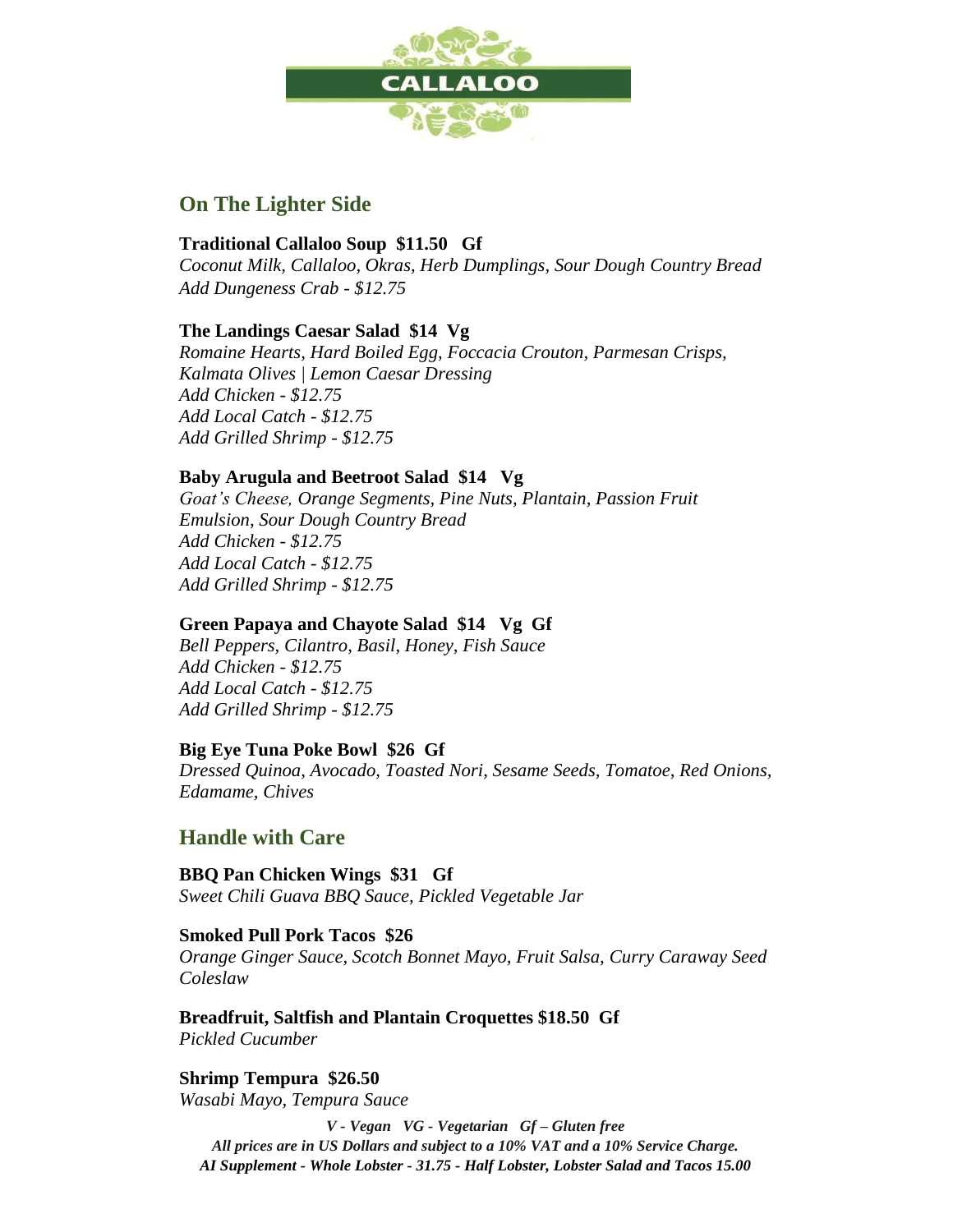

## **Handhelds**

#### **Blackened Fish Wrap \$26.50**

*Scotch Bonnet Aioli, Green Leaves, Carrots, Tomato Jam, Capers, Seasoning Peppers, Cilantro*

### **Callaloo Cheese Burger \$22**

*8 oz. Beef Patty, Brioche Bun, Caper Mayo, House Made Pickle, Red Onion Chutney Add Smoked Bacon \$5*

**Smoked Beef Brisket Sandwich \$30** *Green Leaves, Pickled Cucumber, Chili Mayo, Curry Caraway Seed Coleslaw*

### *Ask Your Server for Our Special Sandwich of the Day*

### **Vegetarian Options**

**Vegan Burger \$18.50 Vg V Gf** *LTO, Petite Greens, Cabbage and Carrot Slaw*

**Grilled Vegetable Wrap \$18.50 Vg** *Jalapeno Peppers, Yellow Split Pea Hummus, Goat's Cheese*

## **Callaloo Specialties**

**Coconut Curried Chicken \$33.50 Gf** *Basmati, Curry Pumpkin and Okra, Coriander*

#### **Tiger Shrimp Creole \$42.50 Gf**

*Grilled Vegetables, Basmati*

#### **Stir Fry Rice Noodles \$18.50 Vg Gf**

*Carrots, Peppers, Cabbage, Ginger, Garlic, Sweet Chili Add Beef Tenderloin - \$36 Add Chicken - \$33.50 Add Shrimp - \$42.50*

#### **Fish and Chips \$36** *Piton Beer Tempura Fish, Sweet Potato Fries, Cilantro Remoulade, Curry Mayo, Lime, Mushy Peas*

*V - Vegan VG - Vegetarian Gf – Gluten free All prices are in US Dollars and subject to a 10% VAT and a 10% Service Charge. AI Supplement - Whole Lobster - 31.75 - Half Lobster, Lobster Salad and Tacos 15.00*